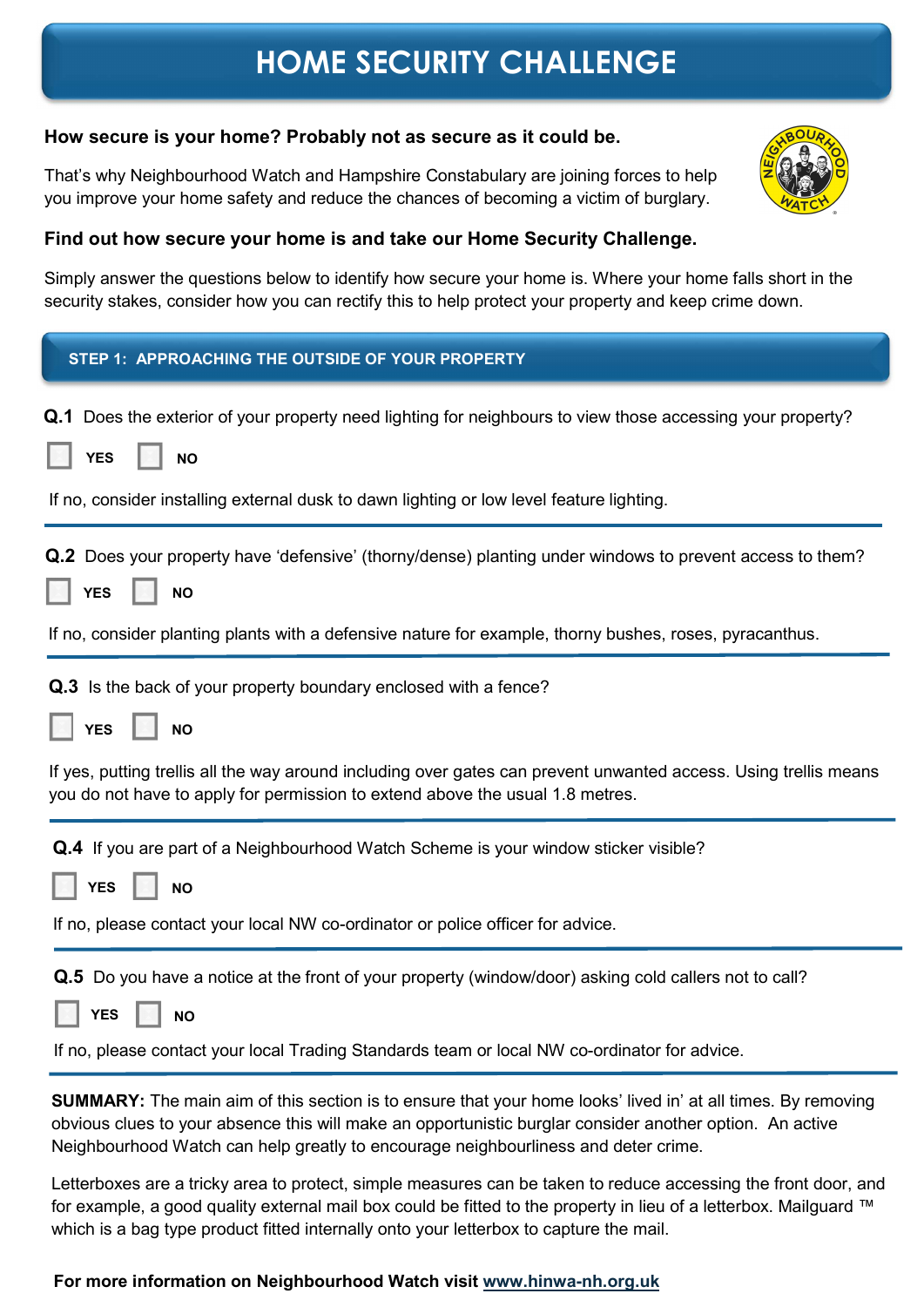| STEP 2: YOUR HOME (DOORS, WINDOWS AND LOCKS)                                                                                                                                 |
|------------------------------------------------------------------------------------------------------------------------------------------------------------------------------|
| <b>Q.6</b> How safe is your front and back door: does it feel secure and is the frame in good condition?                                                                     |
| <b>YES</b><br><b>NO</b>                                                                                                                                                      |
| If no, visit www.securedbydesign.co.uk and look for the approved kite marked product and/or visit<br>www.soldsecure.com.                                                     |
| <b>Q.7</b> Are your doors wooden and fitted with a 5 lever mortice lock which you always use?                                                                                |
| <b>YES</b><br><b>NO</b>                                                                                                                                                      |
| If yes, continue to use the lock. If no, consider installing an approved 5 lever mortice lock, or an extra lock<br>such as a rim lock.                                       |
| Q.8 Do you have UVPC doors?                                                                                                                                                  |
| <b>YES</b><br><b>NO</b>                                                                                                                                                      |
| If yes, ensure that you lock the doors correctly by lifting the handle AND using the key. Simply lifting the<br>handle only does not fully protect you.                      |
| Q.9 Do you have patio doors?                                                                                                                                                 |
| <b>NO</b><br><b>YES</b>                                                                                                                                                      |
| If yes, please check the following: Is it externally hung? Can it be lifted from its frame?                                                                                  |
| <b>YES</b><br>NΟ                                                                                                                                                             |
| If yes, place a piece of wood between the top frame and the opening door to prevent lift. Consider adding<br>locks internally to prevent the door from being slid or lifted. |
| Q.10 Are your windows fitted with lock?                                                                                                                                      |
| <b>YES</b><br><b>NO</b>                                                                                                                                                      |
| If no, have a registered locksmith from the Master Locksmith Association (www.locksmiths.co.uk) either fit or<br>advise on the relevant locks for your specific windows.     |
| Q.11 Do you have an integral garage door?                                                                                                                                    |
| <b>NO</b><br><b>YES</b>                                                                                                                                                      |
| If yes, always lock this door and treat it as an external door using an appropriate BS 5 lever mortice lock.                                                                 |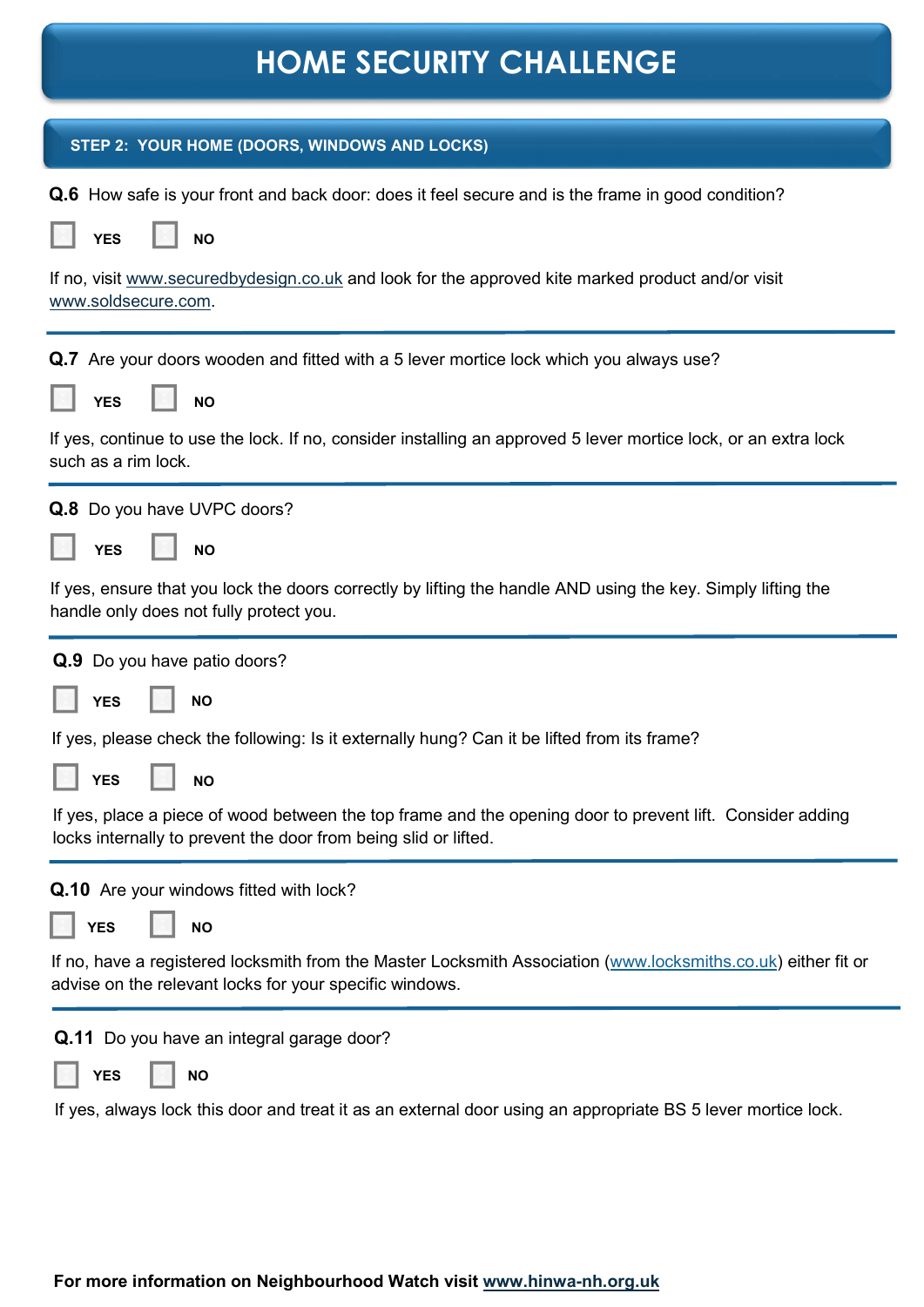| <b>STEP 3: INSIDE YOUR HOME</b>                                                                                                                                                                                                                                               |
|-------------------------------------------------------------------------------------------------------------------------------------------------------------------------------------------------------------------------------------------------------------------------------|
| <b>Q.12</b> Do you use timer switches on lamps, radios/televisions and window alarms when you are away from<br>your property?<br><b>YES</b><br><b>NO</b>                                                                                                                      |
|                                                                                                                                                                                                                                                                               |
| If yes, please encourage family, friends and colleagues to buy them - but do not advertise the fact that you<br>use them. If no, purchase from local shops and DIY suppliers, use regularly both upstairs and downstairs<br>whether you are in or out.                        |
| <b>Q.13</b> Have you properly marked your general property with your postcode and house number?                                                                                                                                                                               |
| <b>YES</b><br><b>NO</b>                                                                                                                                                                                                                                                       |
| If yes, please tell others to do the same. If no, UV mark electricals, tools, CD's, DVD's, laptops, cameras etc.<br>with your house number and postcode. Take photos and register your items for FREE at<br>www.immobilise.com                                                |
| Q.14 Do you own jewellery?                                                                                                                                                                                                                                                    |
| <b>YES</b><br><b>NO</b>                                                                                                                                                                                                                                                       |
| If yes, and they are valuable items ask advice from a registered jeweller for registration and photographing<br>for insurance purposes, and register for FREE on www.immobilise.com. If yes, but not so valuable,<br>photograph your items, keep a record and store securely. |
| <b>Q.15</b> Do you have antiques?                                                                                                                                                                                                                                             |
| <b>YES</b><br><b>NO</b>                                                                                                                                                                                                                                                       |
| If yes, seek advice from a registered antique dealer as to the best way of property marking that particular<br>item. This could be with a forensic marking solution which has a unique code.                                                                                  |
| Q.16 Do you leave your keys on view and easily accessible to others?                                                                                                                                                                                                          |
| <b>NO</b><br><b>YES</b>                                                                                                                                                                                                                                                       |
| If yes, please do not do this. Place your house and car keys in a safe place out of view, ensure that the<br>whole family is aware of and where they can be accessed in an emergency.                                                                                         |
| <b>SUMMARY:</b> The main aim of this section is to highlight that a few simple precautions may help to move an<br>opportunistic burglar away from your home.                                                                                                                  |
| Try not to leave keys in doors<br>$\bullet$                                                                                                                                                                                                                                   |

- Make sure you check fire escape routes after you have put your new security measures in place to make certain that everyone who resides in the house is made aware of procedures, you can check with the Hampshire Fire & Rescue Service.
- Ask your Insurance Company for an insurance advice check too.
- 'Beware of the dog' signs can be useful in deterring a burglar.
- Regarding fitting locks etc. please ensure that with any changes you consult with the manufacturer to ensure guarantees are upheld.
- Visit www.locksmiths.co.uk to find a registered Master Locksmith in your area.

### For more information on Neighbourhood Watch visit www.hinwa-nh.org.uk